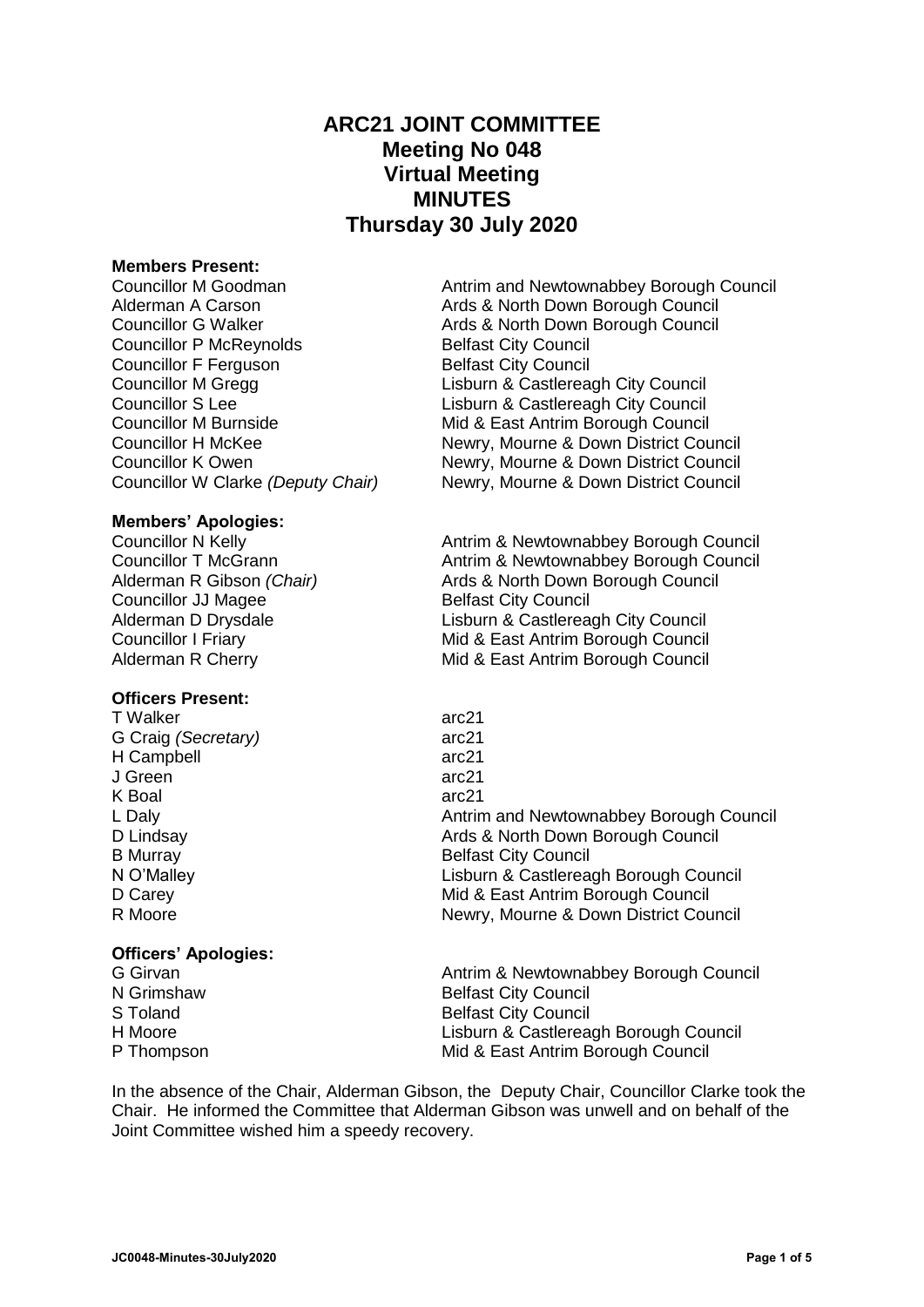As this was the first remote video meeting of the Joint Committee Mr Craig read out the protocol for conducting the meeting.

The Chair welcomed all Members and Officers accordingly.

### **Item 1 - Conflicts of Interest Statement**

The Chair read out the Conflicts of Interest Statement. There were no conflicts noted. **Action: Noted**

# **Item 2 - Apologies**

Apologies were noted. **Action: Noted**

The Chair advised Members that the meeting would now go "*in committee*", which was proposed and seconded accordingly.

# **IN COMMITTEE**

Matters of a confidential and commercially sensitive nature were discussed under these agenda items.

Following discussion on the commercially sensitive matters, the Chair advised Members that the meeting would now return to the main agenda but whilst "*in committee*" there was one matter discussed as follows:

### **Item 3 - Governance Arrangements Update Action: Agreed** Action: Agreed

# **OUT OF COMMITTEE**

The Chair advised members that the meeting would now return to the main agenda, which was agreed.

#### **Item 4 - Minutes**

The minutes of the Joint Committee meeting 047 held on 27 February 2020 were agreed. **Action: Agreed**

# **Item 5 - Matters Arising from the minutes of meeting 47**

**Page 15-Site Visits to Contractor Facilities - Ms Boal advised that, due to the covid** emergency, site visits were presently on hold as no visitors were allowed at the facilities. It was unlikely therefore that visits could be arranged until next year but this will obviously be dependent on the situation at the time.

#### **Action: Noted**

*Page 16-Deposit Returns Schemes (DRS) Meeting Group -* Mr Walker advised that the DRS meeting group had continued during lockdown with representatives from all over the UK. He reported that it was likely that two consultations would be coming out probably late December or early January and he would keep Members updated on these accordingly. **Action: Mr Walker**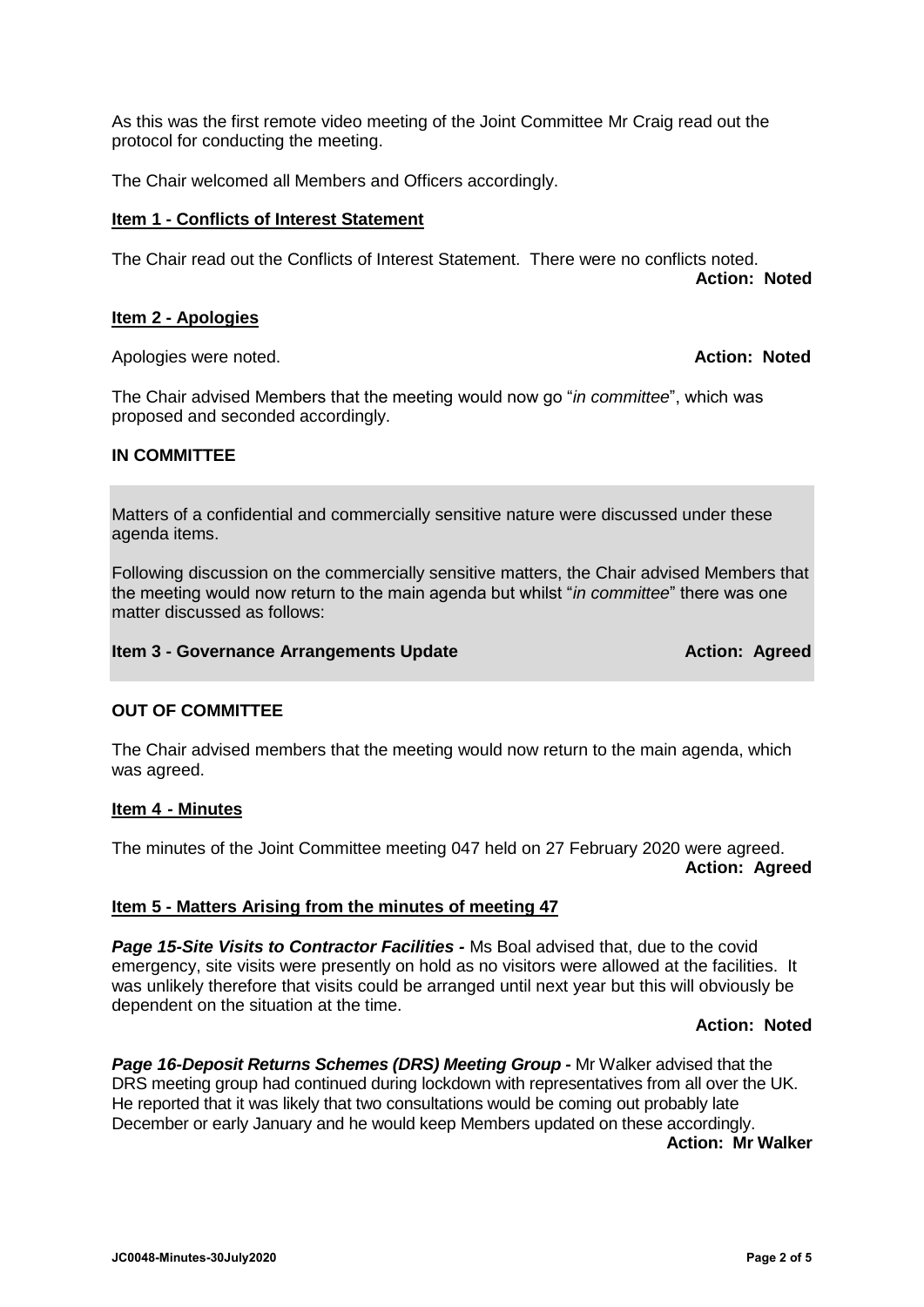*Page 17-Scenario Planning Workshop -* Mr Walker advised that this was on hold at present as councils gather viewpoints for next steps in relation to the development of the Waste Management Plan.

# **Action: Noted**

*Page 17-Attendance of Members -* following the concerns raised regarding Member attendance at Joint Committee meetings and the issue of having a quorum, Mr Walker advised that, as part of the next Annual Report for 2019/20, a record of the percentage of Members in attendance would be included. Members raised their concerns with council meetings being held at the same time as Joint Committee meetings, work commitments and the time travelling to and from the meetings. It was suggested that Mr Walker speak to the CEXs to see if this was something that could be considered when councils are arranging their meetings. It was also noted that remote video meetings, such as the one held on this occasion, would result in better attendance.

# **Action: Mr Walker**

The online remote virtual type meeting was discussed , the general consensus was positive and it was agreed to hold the meetings in this format going forward for the near future and to keep this under review. This would have the benefit of cost savings and reducing travelling time and hopefully those in the past having difficulties in attending may find it easier to attend the meetings under this new format.

The platform type was discussed and whether it should be ZOOM or MS Teams. Mr Walker advised that arc21's service provider was Belfast City Council and they would only support MS Teams due to the security and encryption features that the platform presents.

**Action: Agreed**

# **Item 6 - Notes of Joint Committee Briefing 04 held in June 2020**

The notes of the June briefing, number 04, held between the Acting Chief Executive and the Chairwere presented for noting.

Following discussion the Joint Committee agreed to note accordingly.

#### **Action: Noted**

The Chair advised Members that the meeting would now go "*in committee*", which was proposed and seconded accordingly.

#### **IN COMMITTEE**

Matters of a confidential and commercially sensitive nature were discussed under these agenda items.

Following discussion on the commercially sensitive matters, the Chair advised Members that the meeting would now return to the main agenda but whilst "*in committee*" there were five matters discussed as follows:

| Item 7 - Minutes of Joint Committee Meeting 047 held on 27 February 2020 'in<br>committee' | <b>Action: Agreed</b> |
|--------------------------------------------------------------------------------------------|-----------------------|
| <b>Item 8 - Matters Arising</b>                                                            | <b>Action: Noted</b>  |
| Item 9 - Notes of Joint Committee Briefing 04 held in June 2020                            | Action: Noted         |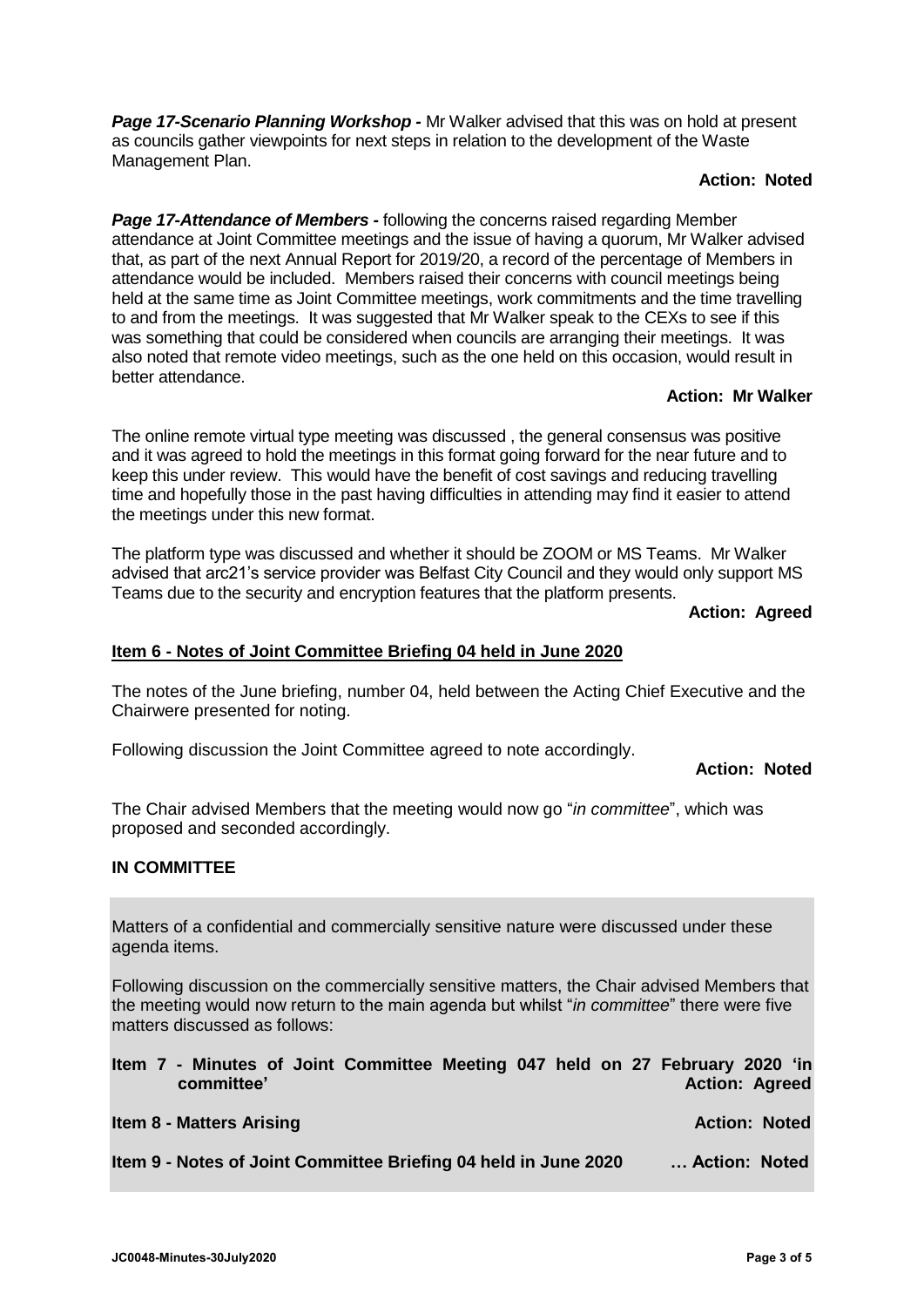**Item 10 - Residual Waste Treatment Project Action: Agreed**

# **Item 11 - Commercially Sensitive Procurement and Contracts Issues Action: Agreed**

# **OUT OF COMMITTEE**

The Chair advised Members that the meeting would now return to the main agenda, which was agreed.

#### **Item 12 - Contracts and Performance Update**

Ms Boal presented a report to advise the Joint Committee on the prevailing monthly situation pertinent to the operational performance of the service and supply contracts.

She reported that arc21 continues to manage and monitor the impact of COVID-19 on its contracts and operationally the contracts continue to perform effectively with some ongoing issues regarding processing and market availability in relation to the Bring Bank Textile contract.

She noted that new contracts for Municipal Waste Disposal had been approved and steps were far advanced to commence those contracts with an effective start date from 1 August 2020.

She reported that the education service was currently suspended and the education officer was covering the duties of the monitoring officer who was off on maternity leave.

In covering the ongoing work, the Chair noted his thanks for the work by arc21 officers in helping and supporting Councils bymaintaining continuity of service throughout the difficult circumstances recently experienced. He also thanked the Council Officers and Directors for continuing to deliver the waste services during this difficult time.

Following discussion the Joint Committee agreed to note the report.

#### **Action: Noted**

#### **Item 13 - Council Covid-19 Waste Management Financial losses**

Mr Craig presented a report to update the Joint Committee on the Waste Management Financial support sought from Government in regards to the losses being incurred by councils arising from the Covid-19 emergency.

He advised that meetings were ongoing with DAERA Officials to ensure that the Department is kept up to date with the issues impacting local government in terms of waste management from a financial point of view.

He reported that claims had been submitted in respect of the estimated losses incurred by the 11 councils from mid-March to June and reported that the estimated losses for the next quarter (Jul-Sept) have also been submitted to the Department.

He noted that the overall total estimates losses incurred by councils on waste management activities from March to September is £10M.

Following discussion the Joint Committee agreed to note the report.

**Action: Noted**